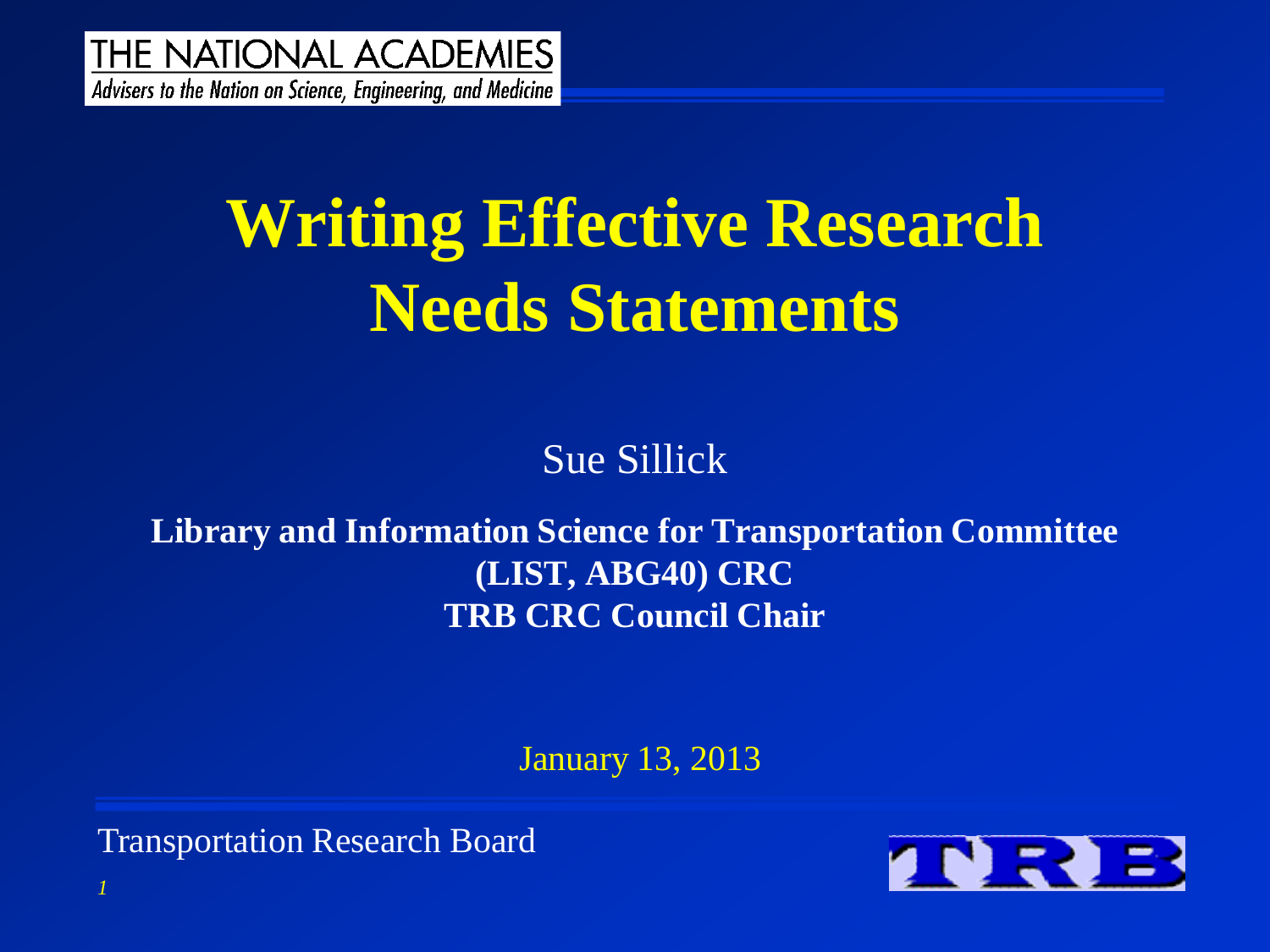#### **Goal:**

Ensure that competitive research programs address the most pressing transportation needs of the sponsors.

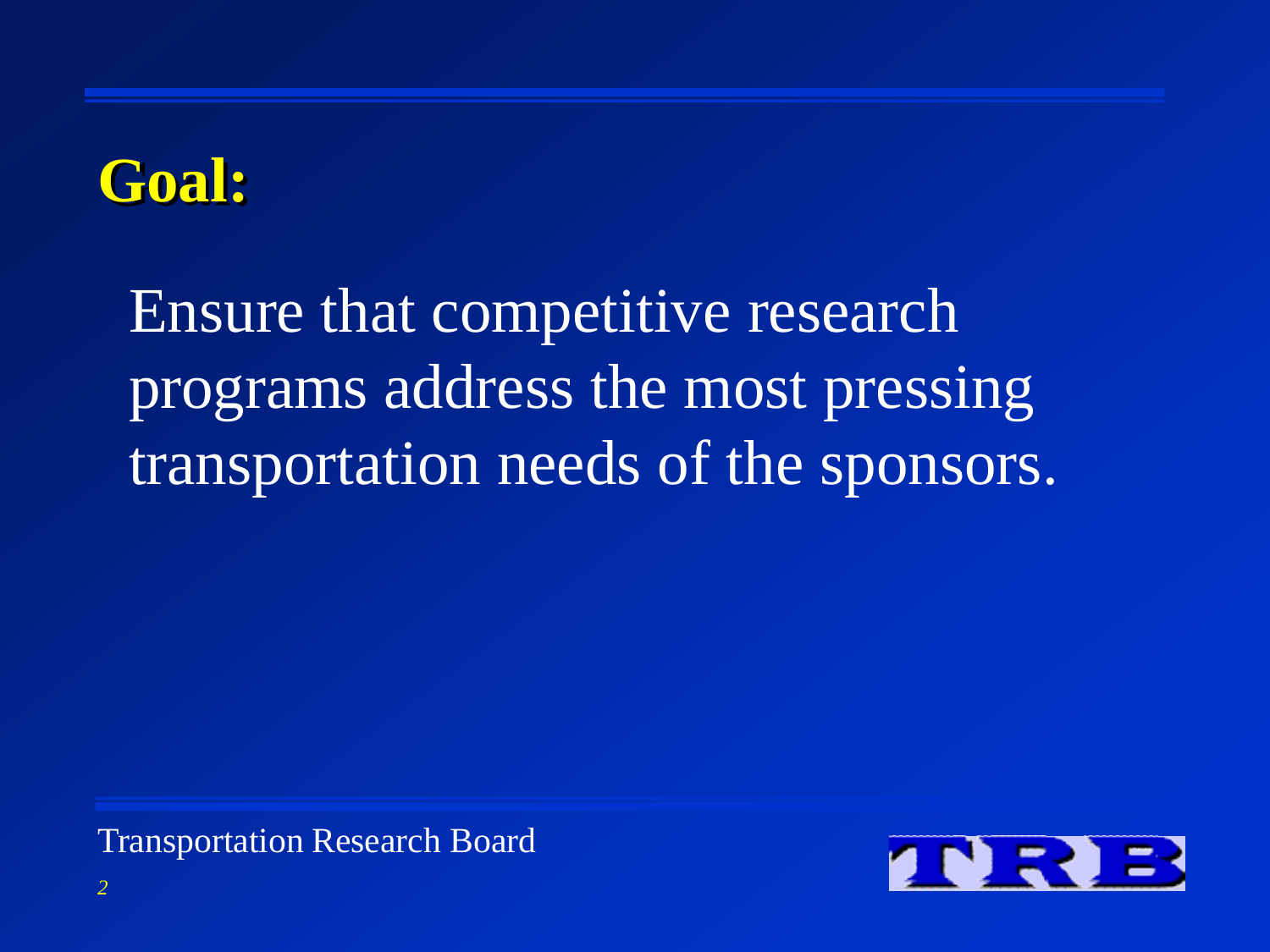#### **Competitive Research Programs:**

- TRB Cooperative Research Programs
- **TRB Scanning programs, synthesis, quick** response …
- FHWA and other federal programs
- State programs
- University programs

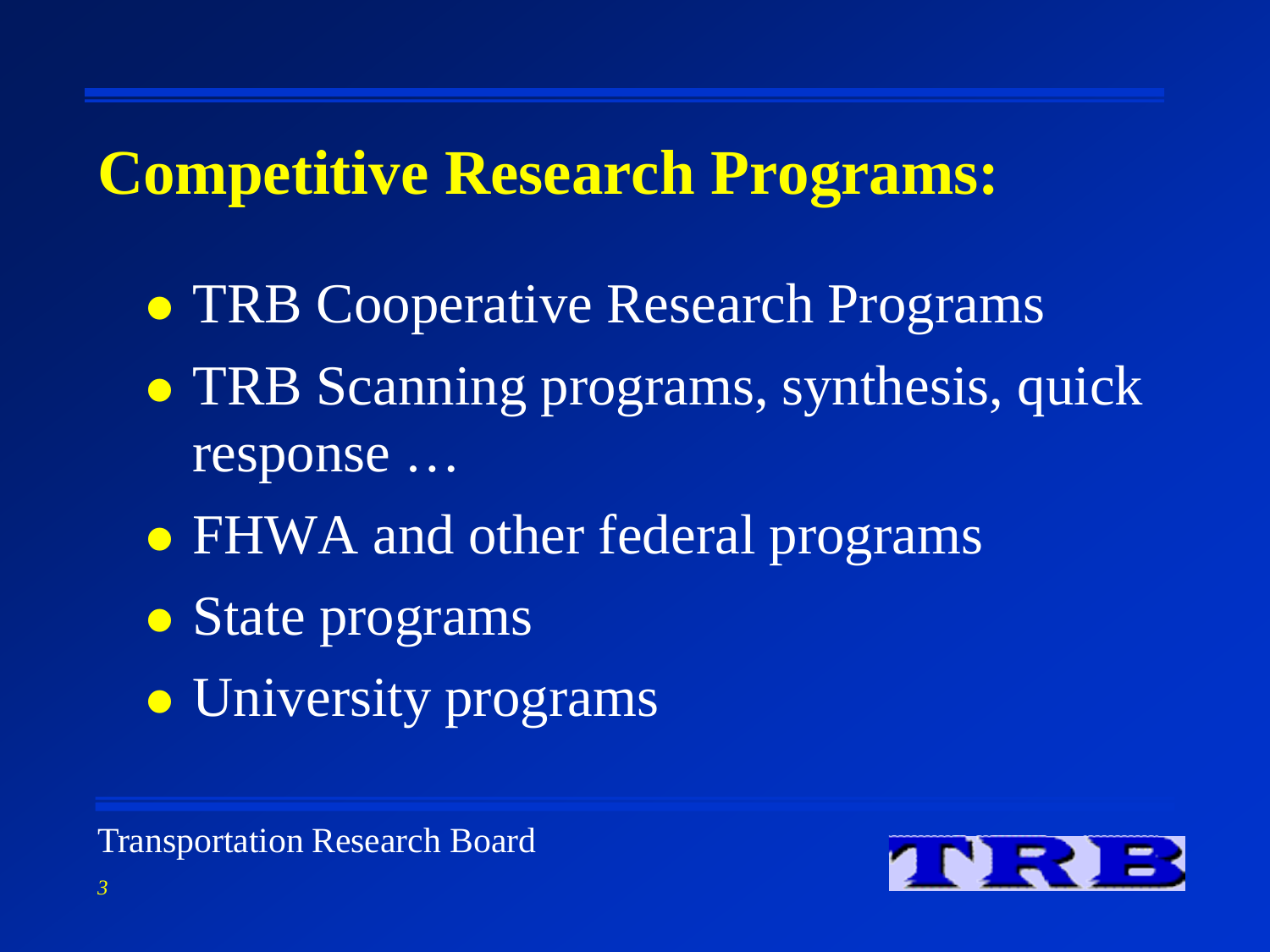## "Funding Sources for Transportation Research"

http://www.trb.org/ResearchFun ding/ResearchFunding.aspx



**Funding Sources** for Transportation **Research: Competitive Programs** www.TRB.org/ResearchFunding



Do you have a research topic in search of funding?

There's a new tool to help you find a program to fund that research!

> **TRANSPORTATION RESEARCH BOARD** OF THE NATIONAL ACADEMIES

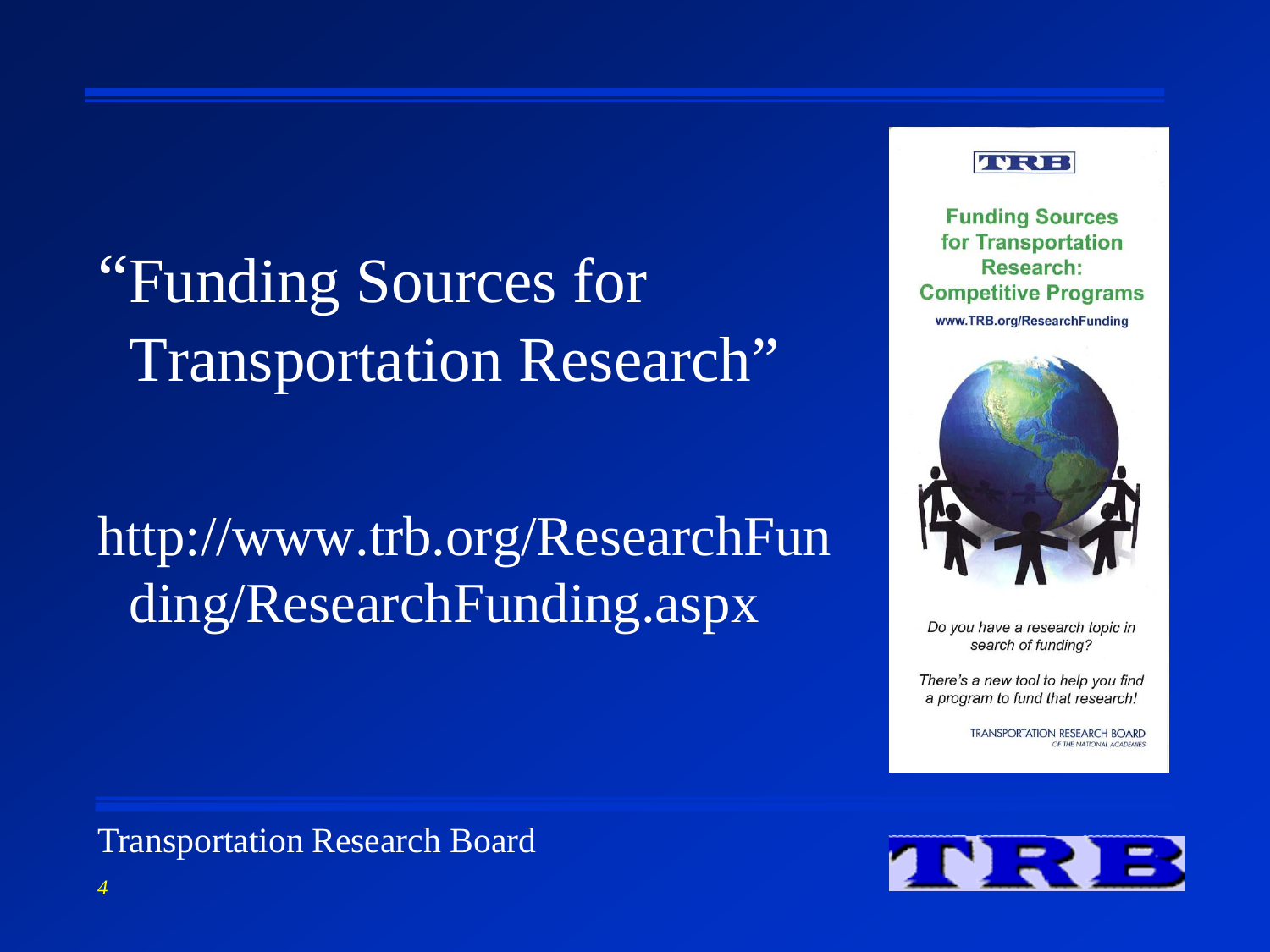#### **Funding Programs: Know**

- Who can submit research needs?
- Are there research focus areas?
- Are champions required? If so, who can be a champion?
- Who prioritizes the research needs?
- Who makes the funding decisions?
- What is the process for funding research ideas?

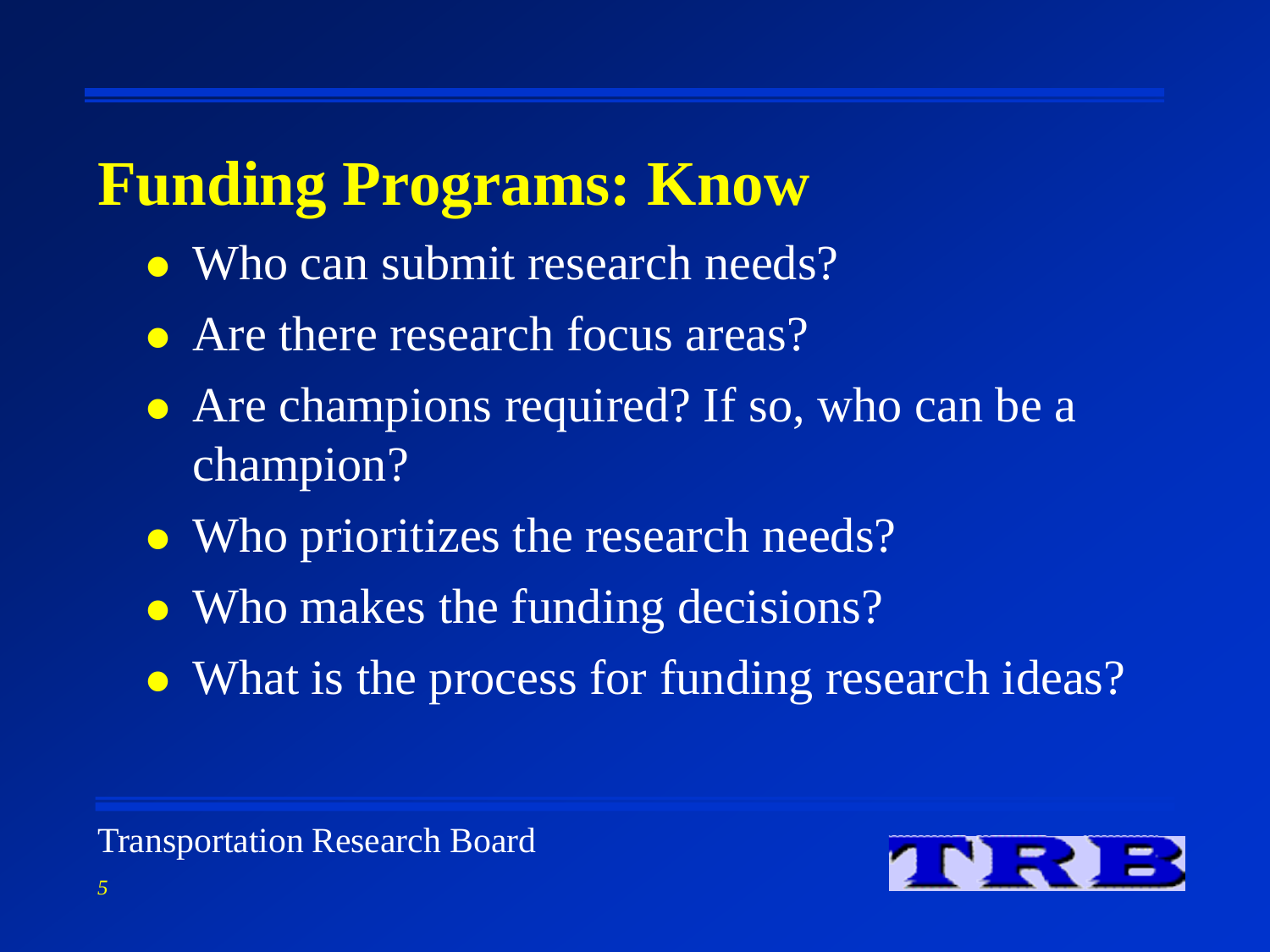#### **How can I get my research needs statement selected?**

#### They must be …

- Understandable
- Original
- Achievable
- Affordable
- Implementable
- Beneficial
- Scope is appropriate for funding body
- High priority
- Widely supported

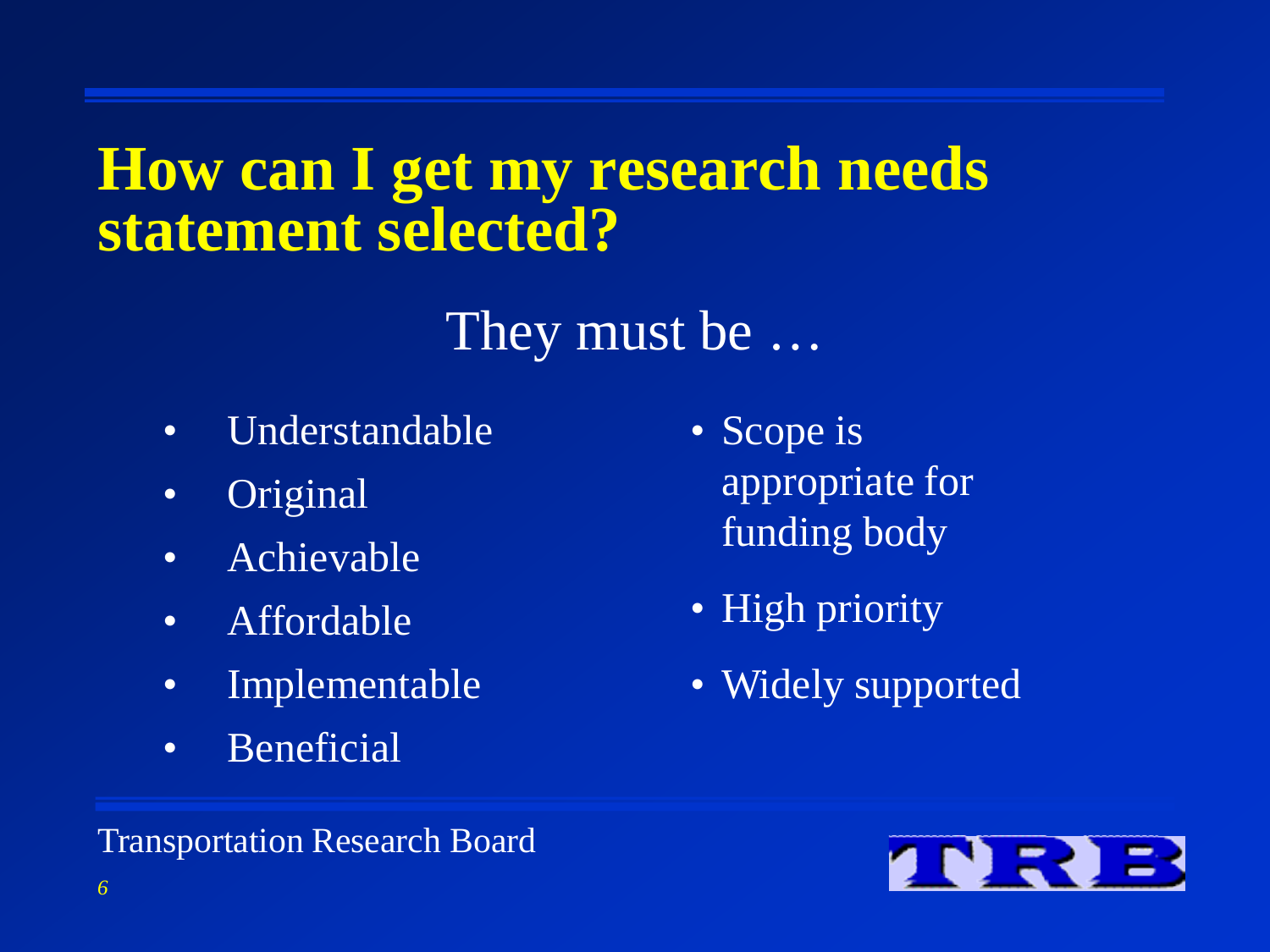• Research Needs Statement Database

(RNS DB)

(http://rns.trb.org/)



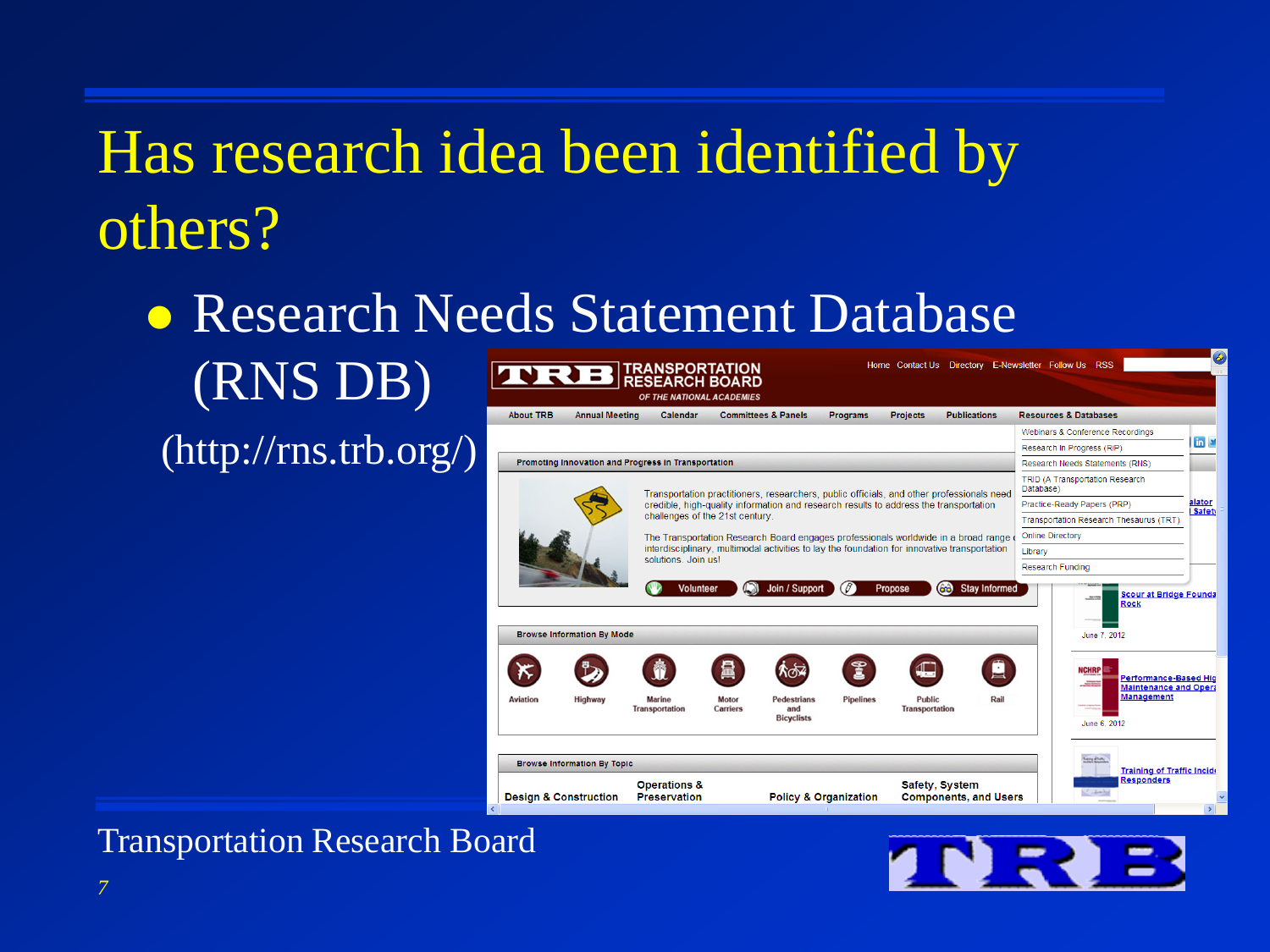- **Transportation Research Needs Meta Search** (http://www.google.com/cse/home?cx=006511338351663161139% 3Avblegi9v2au&hl=en
	- TRB RNS
	- TERI
	- Unfunded NCHRP (2010-2013)
	- Unfunded Pooled-Fund Studies
	- **Mn/DOT**

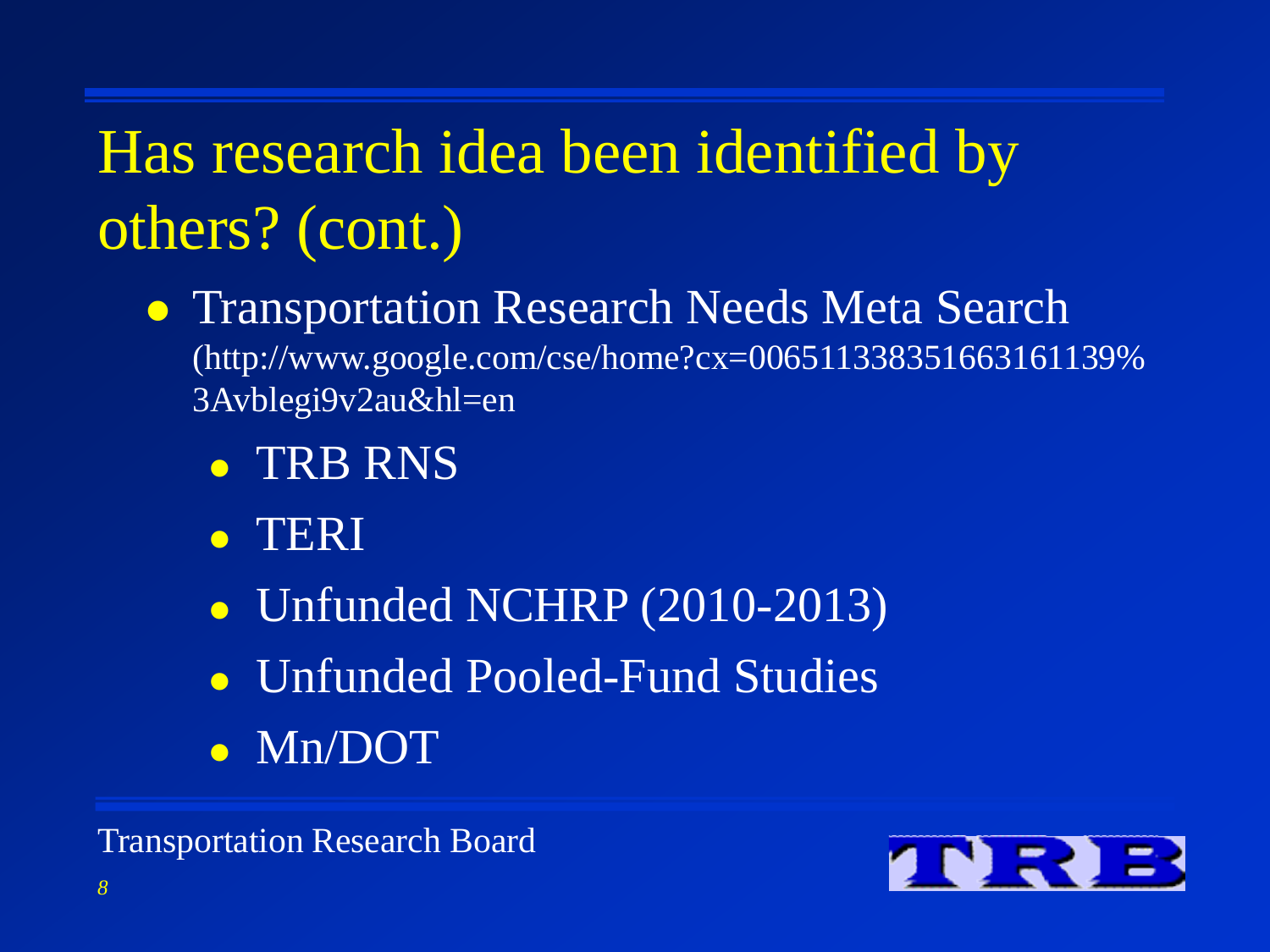#### **• Transportation Research Needs Meta** Google custom search Search

#### **Transportation Research Needs Meta Search**

Google<sup>m</sup> Custom Search

Search

#### Search engine details

Search TRB Research Needs Statements, NCHRP unfunded Problem Statements, Transportation Pooled Fund Problem Statements, and TERI (Transportation and Environment Research Ideas) Problem Statements.

Questions about unfunded NCHRP proposals should be directed to nchrp@nas.edu or 202-334-3224

If you would like your transportation research needs added to this search engine, please contact Sue Sillick (ssillick@mt.gov) or Michel Wendt (Wendtm@wsdot.wa.gov).



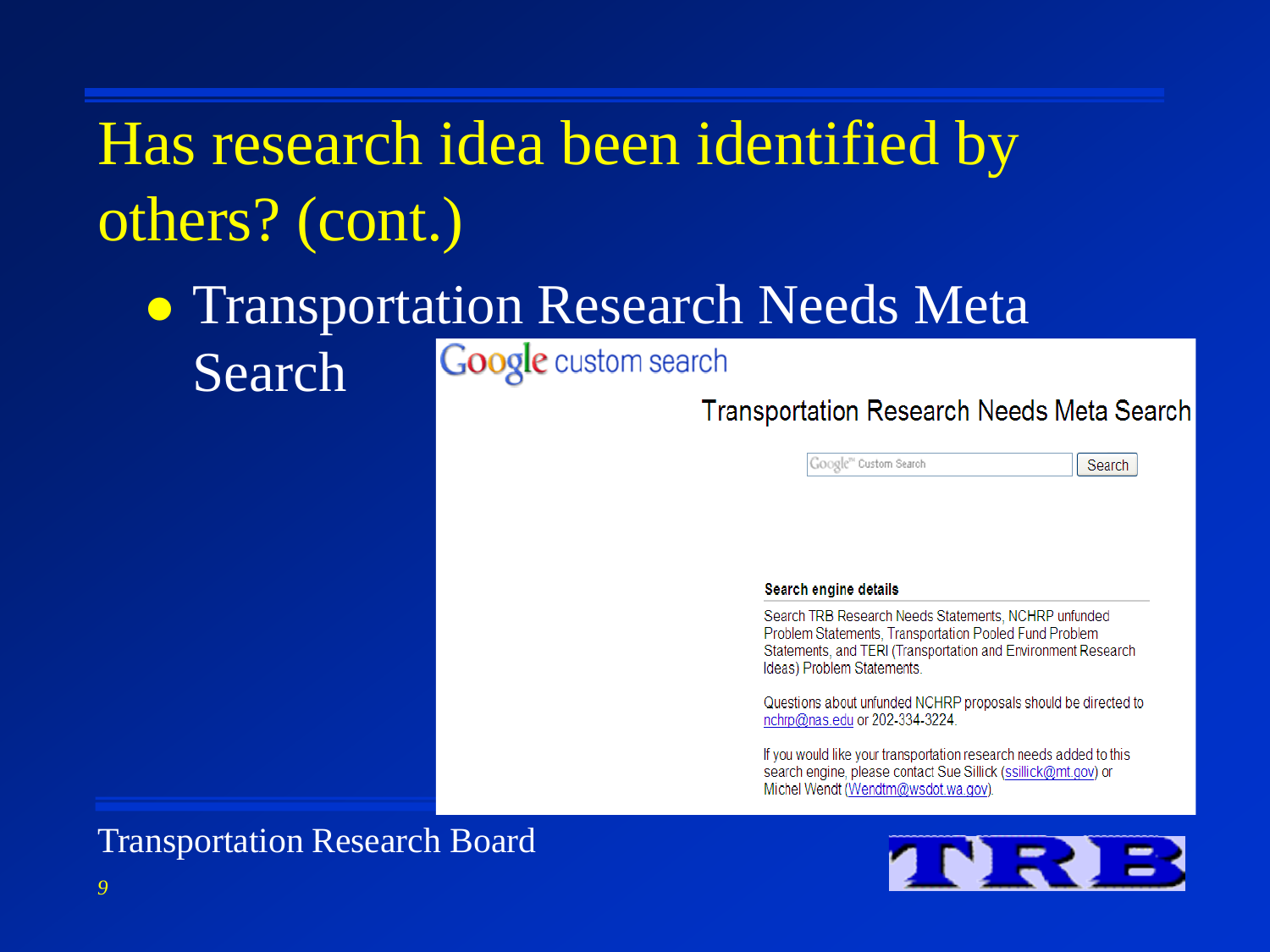• Research Needs, Agendas, Roadmaps (www.transportationresearch.gov)

| Site Actions ▼ 一部<br><b>Browse</b>                                                                     |                                                                                                                                                                                                                                                                                                                                                                                                                                           |
|--------------------------------------------------------------------------------------------------------|-------------------------------------------------------------------------------------------------------------------------------------------------------------------------------------------------------------------------------------------------------------------------------------------------------------------------------------------------------------------------------------------------------------------------------------------|
| $\boldsymbol{\alpha}$                                                                                  | Setting the Research Agenda > Strategic Research Documents                                                                                                                                                                                                                                                                                                                                                                                |
| <b>Transportation Research</b>                                                                         | Research Clusters * NTL *<br>RPPM<br>Connected Vehicle<br>Federal Highways Sites Manage Account * Rules of Behavior<br>Register                                                                                                                                                                                                                                                                                                           |
| Research Program<br>and Project<br>Management Home<br>(RPPM)                                           | . Research Cycles and Timelines - Who needs what by when.<br>. Research Planning Best Practices - How research organizations identify their research needs, scan existing international and national research, and define their annual research program.                                                                                                                                                                                  |
| Setting the<br>Research Agenda                                                                         | . Strategic Research Documents - Tools to develop a strategic research program. What research needs organizations and groups have identified as a priority; collectively, these priority research areas might be vie                                                                                                                                                                                                                      |
| Carrying Out<br>Research                                                                               | $\Box$ Type<br>Title<br>Name                                                                                                                                                                                                                                                                                                                                                                                                              |
| <b>Delivering</b><br>Results/Communicati<br>ng Value<br>Collaborating in<br><b>Research Activities</b> | Climate Change - Energy Conservation - Environmental Research Needs<br>Climate Change - Energy Conservation - Environmental Research Needs<br>n.<br>Freight Research Needs<br>Freight Research Needs<br>n.<br>Infrastructure Research Needs<br>Infrastructure Research Needs<br>n<br>Intelligent Transportation Systems (ITS)<br>Intelligent Transportation Systems (ITS)<br>n.<br>Livability Research Needs<br>Livability Research Needs |
| <b>Team Collaboration</b><br>-------------                                                             | $\overline{\phantom{a}}$<br>Planning Research Needs<br>Planning Research Needs<br>n.                                                                                                                                                                                                                                                                                                                                                      |
| <b>DOT Research</b><br>Clusters                                                                        | Radio Frequency Identification (RFID) Research Needs<br>Radio Frequency Identification (RFID) Research Needs<br>n<br>Safety Research Needs<br>Safety Research Needs<br>n                                                                                                                                                                                                                                                                  |
|                                                                                                        | Security<br>Security<br>State DOT Research Needs<br>State DOT Research Needs                                                                                                                                                                                                                                                                                                                                                              |
| All Site Content                                                                                       | System Performance<br>System Performance<br>È                                                                                                                                                                                                                                                                                                                                                                                             |
|                                                                                                        | Winter Maintenance Research Needs<br>Winter Maintenance Research Needs<br>D<br>2010-2014 AASHTO Standing Committee on Highways Strategic Plan<br>2010-2014 SCOH SP                                                                                                                                                                                                                                                                        |
|                                                                                                        | $\alpha$<br>FHWA-RD-03-077-CMP-1-13-11<br>Corporate Master Plan for Research and Deployment of Technology & Innovation, FHWA-RD-03-077                                                                                                                                                                                                                                                                                                    |
|                                                                                                        | œ<br>TRB Policy Study: Potential Application in the United States of International Experience in Multimodal Transportation<br>Multimodal_Transportation_Research_Framework_Development-<br>Research Framework Development and Research Implementation - 1/11/11<br>Implementation-1-11-11                                                                                                                                                 |
|                                                                                                        | NCHRP 20-80-2 FR-10-17-2008<br>NCHRP 20-80(2) - Long Range Strategic Issues Facing the Transportation Industry: Final Research Plan Framework -<br>10/17/2008                                                                                                                                                                                                                                                                             |
|                                                                                                        | 國<br>Related TRB Documents - Setting the Research Agenda - Strategic Research Documents<br>Related TRB Docs-STRA-SRD<br>RITA - Transportation Research, Development and Technology Strategic Plan 2006-2010 - Nov. 2006<br>RITA_RDT_SP-11-2006                                                                                                                                                                                            |

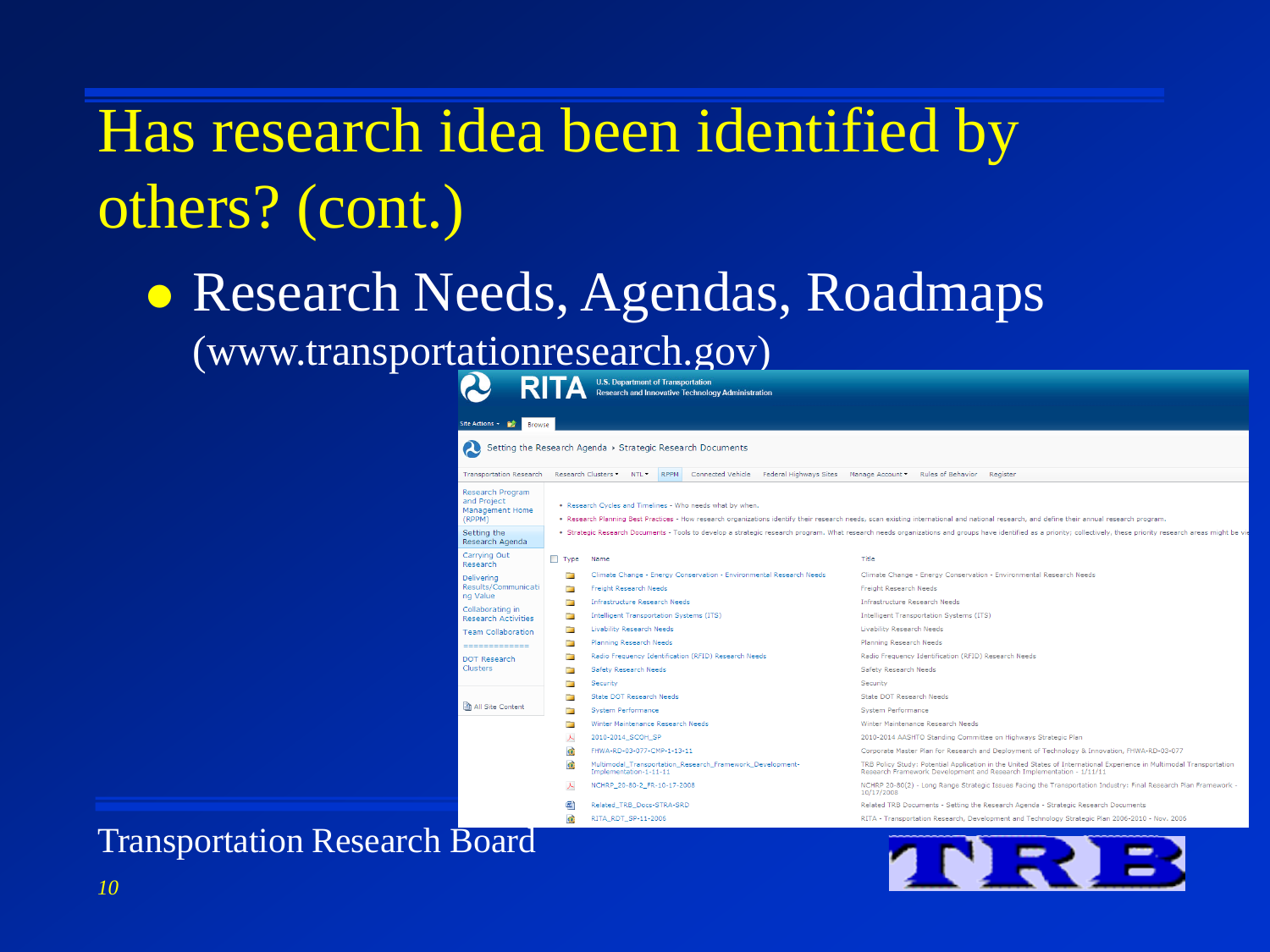• Multidisciplinary topics

Make connections with stakeholders in other disciplines

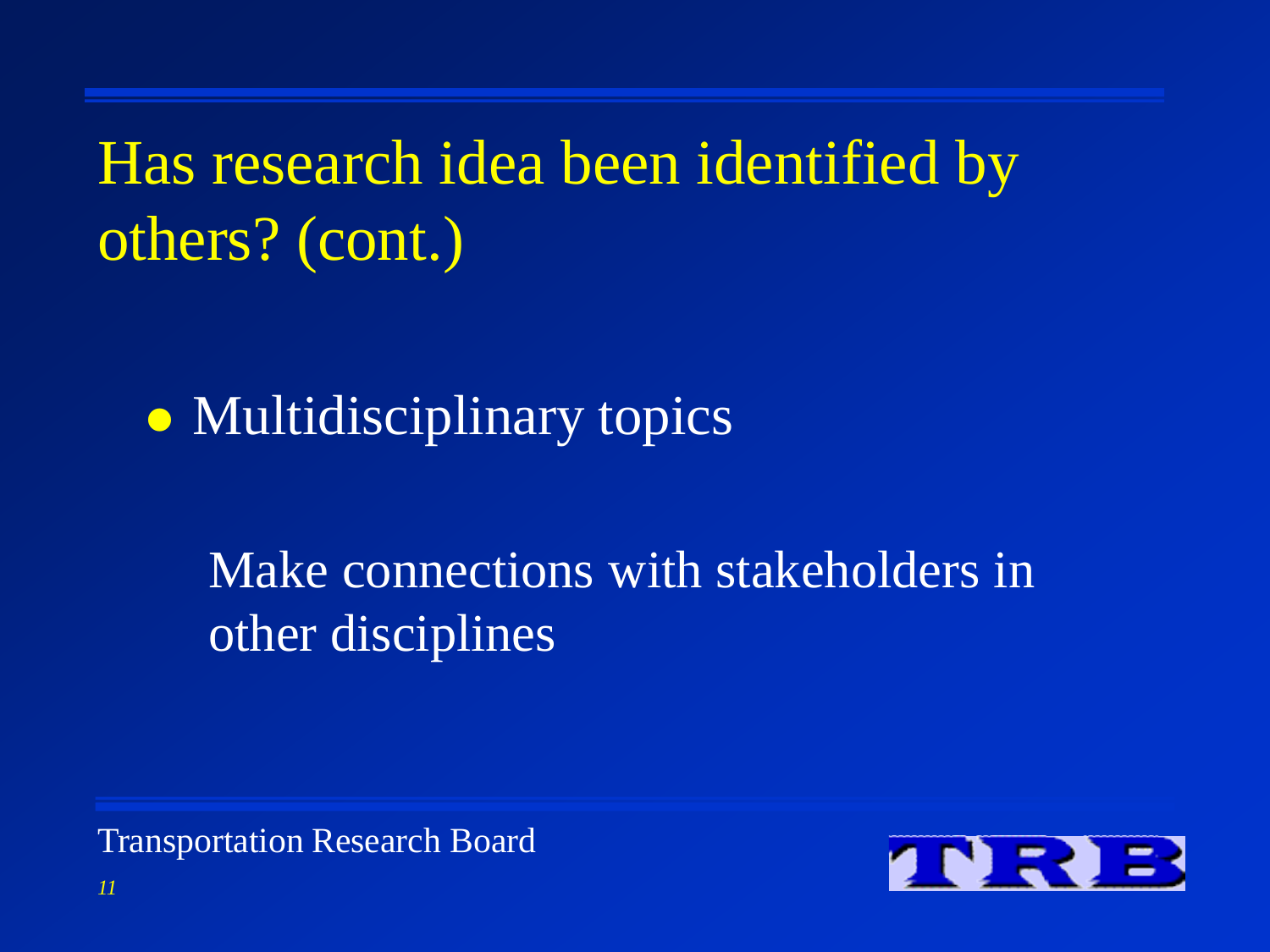#### Typical Research Needs Statement:

- **•** Title
- Background
- Objective
- Benefits / Justification / Urgency
- Tasks
- Funding requirements
- **•** Implementation
- "Submitter"

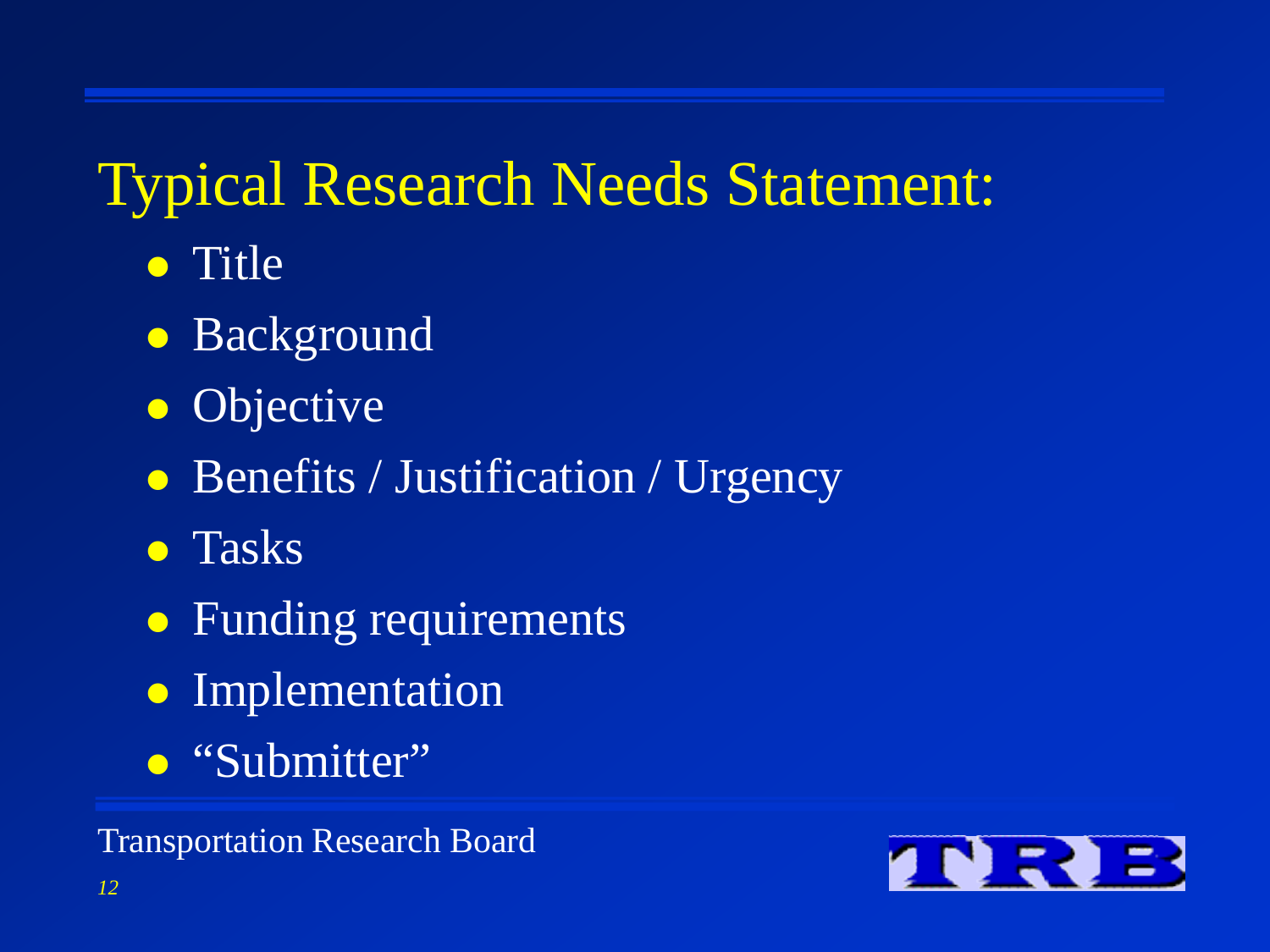#### **Title:**

• BRIEFLY CONVEY the subject • Include key elements only • Clear, simple, and unambiguous • "Branding"

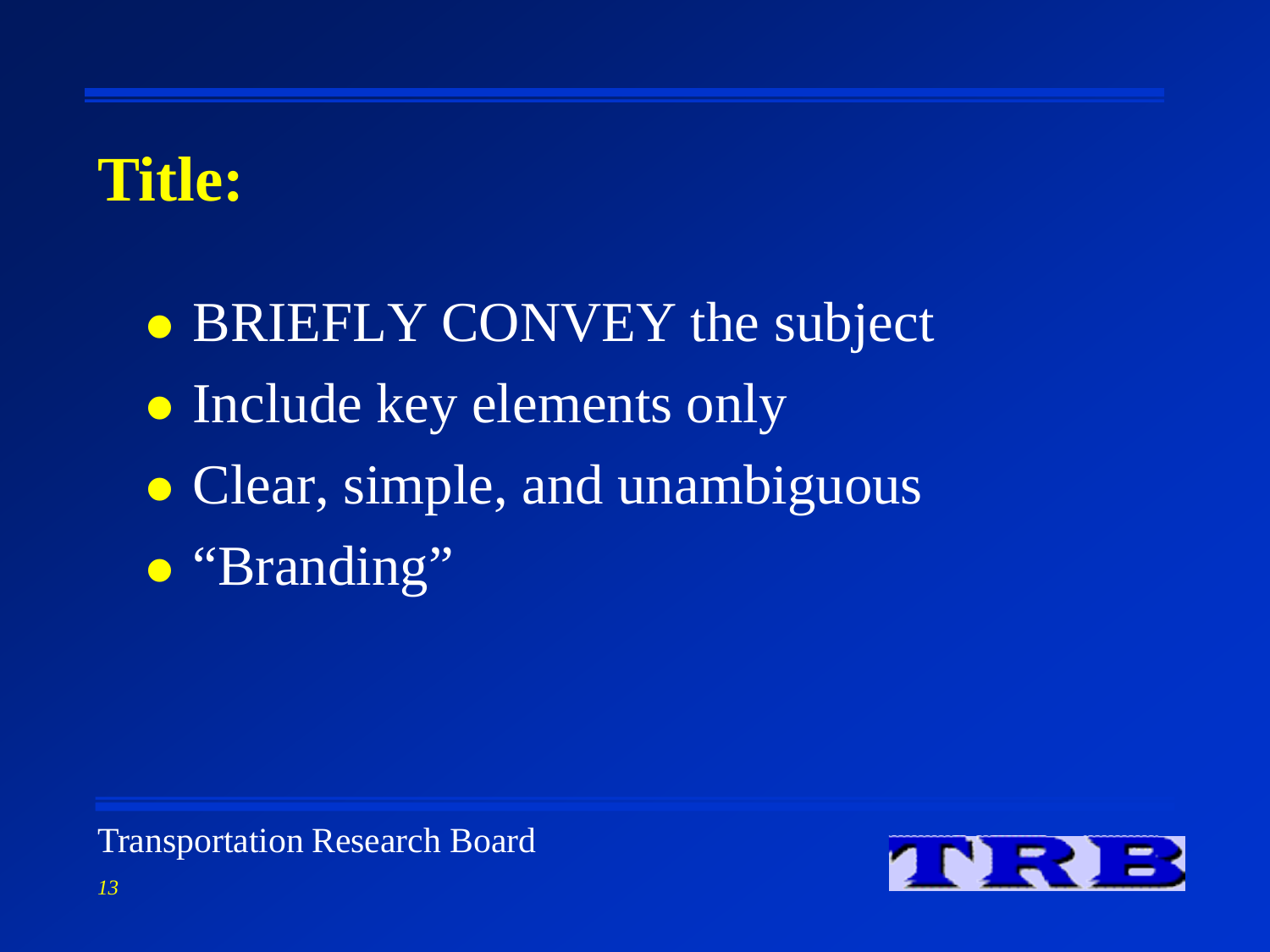#### **Background:**

• Set the context

- Describe the overall issues
- Quantify the problem
- Don't be parochial
- Relate to other disciplines

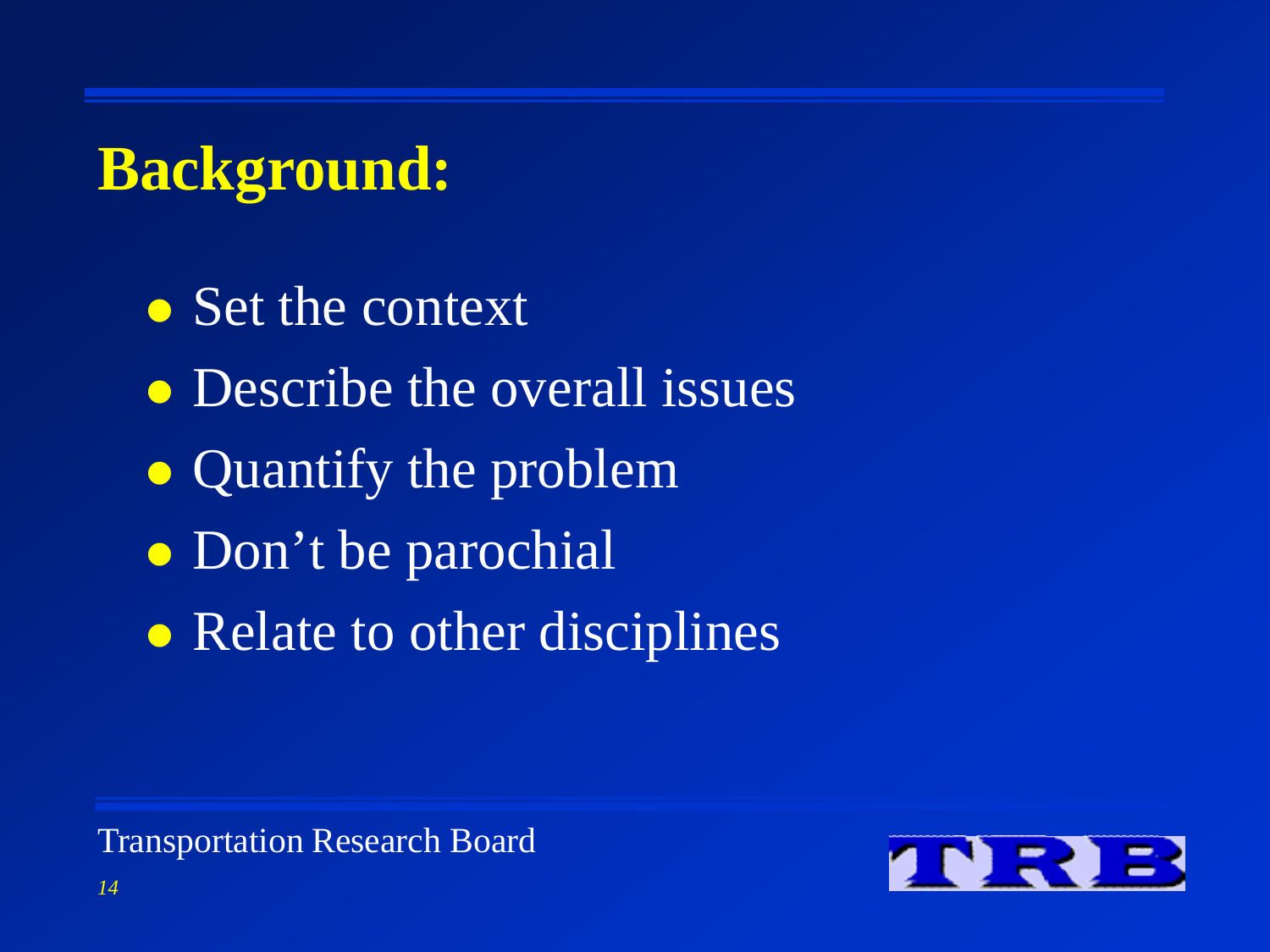- Your problem statement will sound familiar …
- How does it differ?
- Do your homework
- $\bullet$  TRID (http://trid.trb.org/)

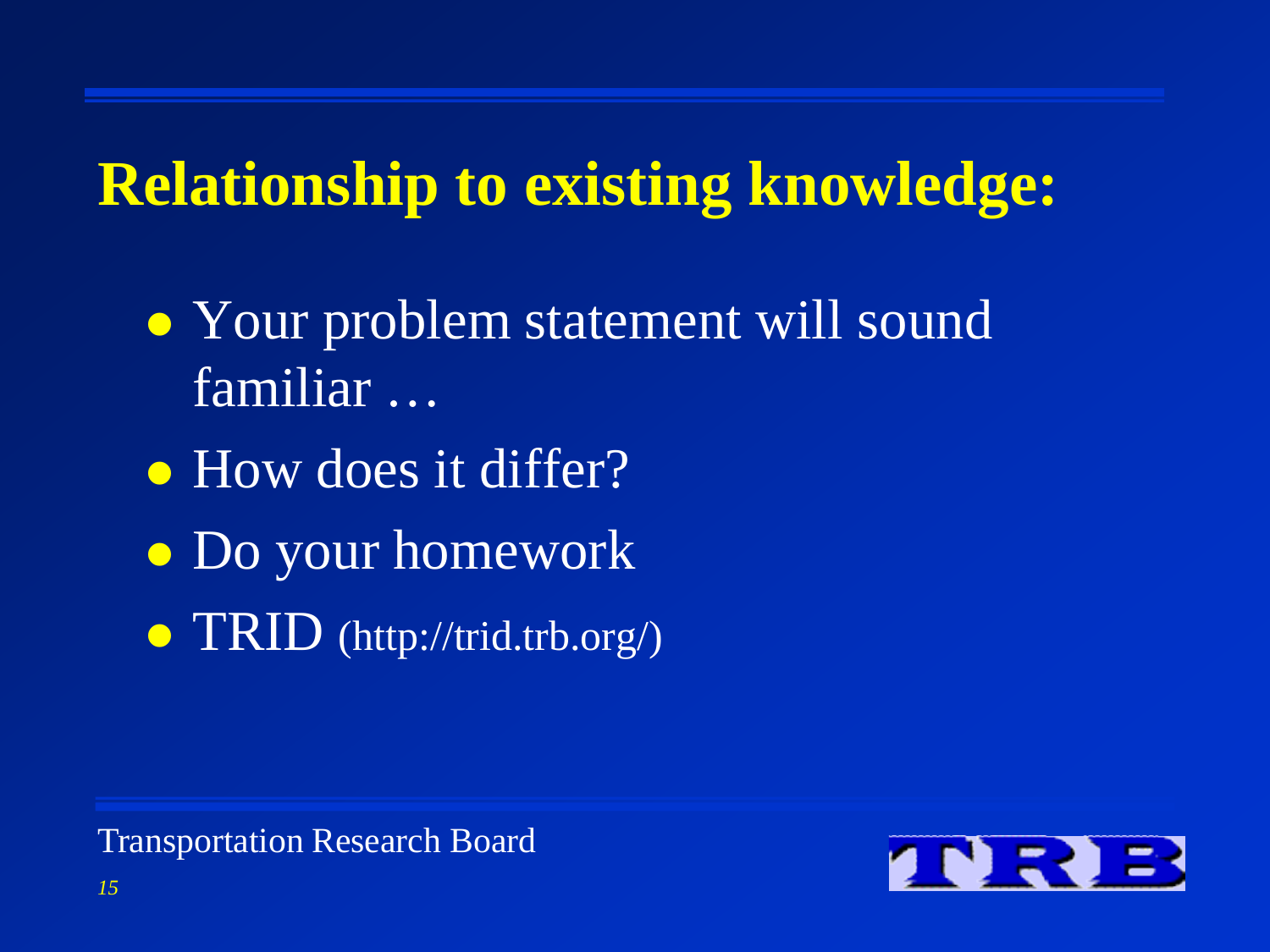USDOT Research Hub (http://ntlsearch.bts.gov/researchhub/index.do) • National Transportation Library (NTL) Integrated Search (http://ntl.bts.gov) • Transport Research & Innovation Portal (TRIP) (h[tt](http://www.transport-research.info/)p://www.transport-research.info/)

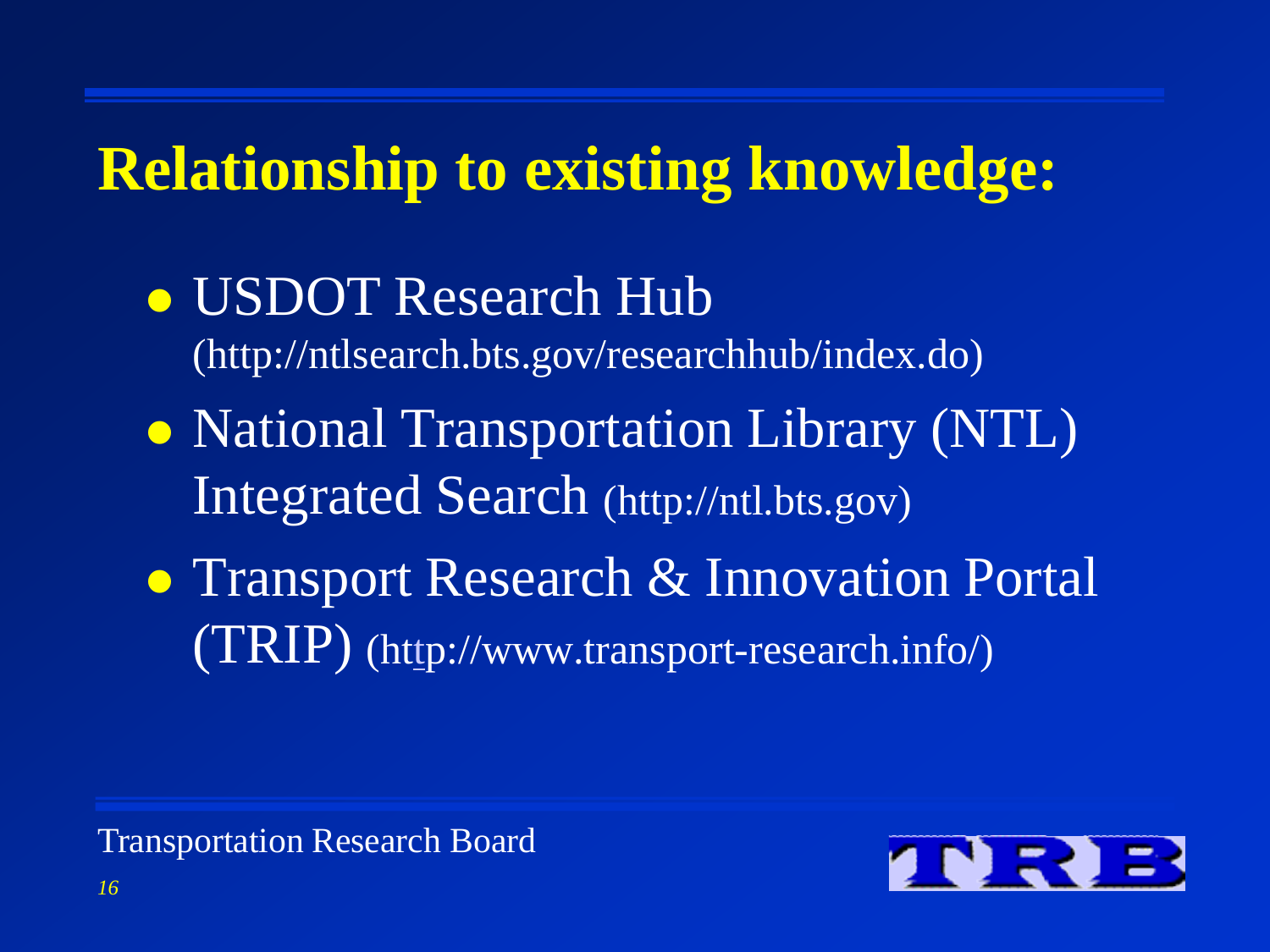Transportation Libraries and information **Centers** 

(https://www.transportationresearch.gov/ntl/ntkn/libraryd irectory2/forms/default.aspx)

• National Technical Information Service (NTIS) (http://www.ntis.gov)

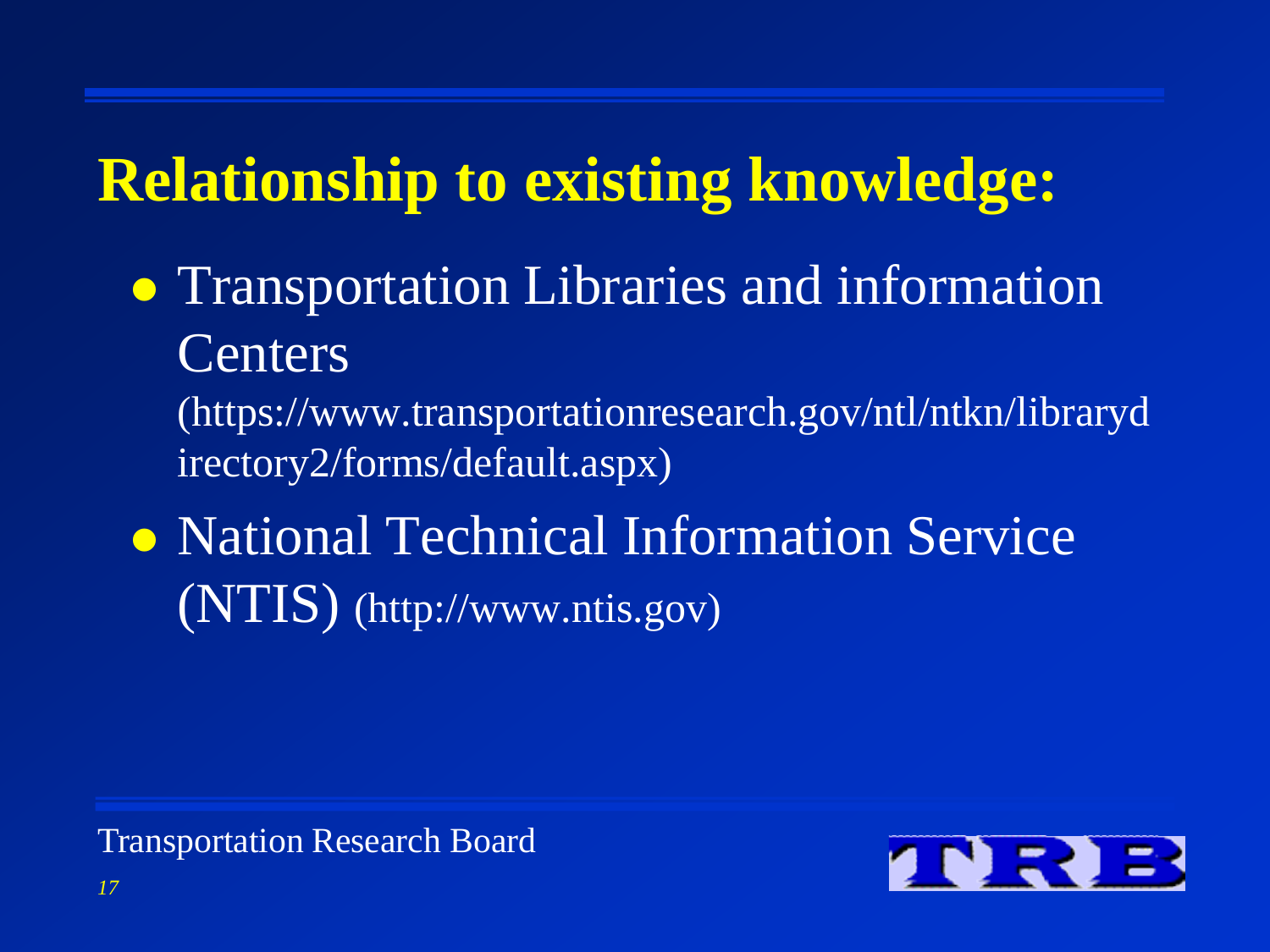• WorldCat (http://www.worldcat.org/)

• TLCat (http://tlcat.worldcat.org/)

• Pooled-Fund Studies (http://www.pooledfund.org/browse/)

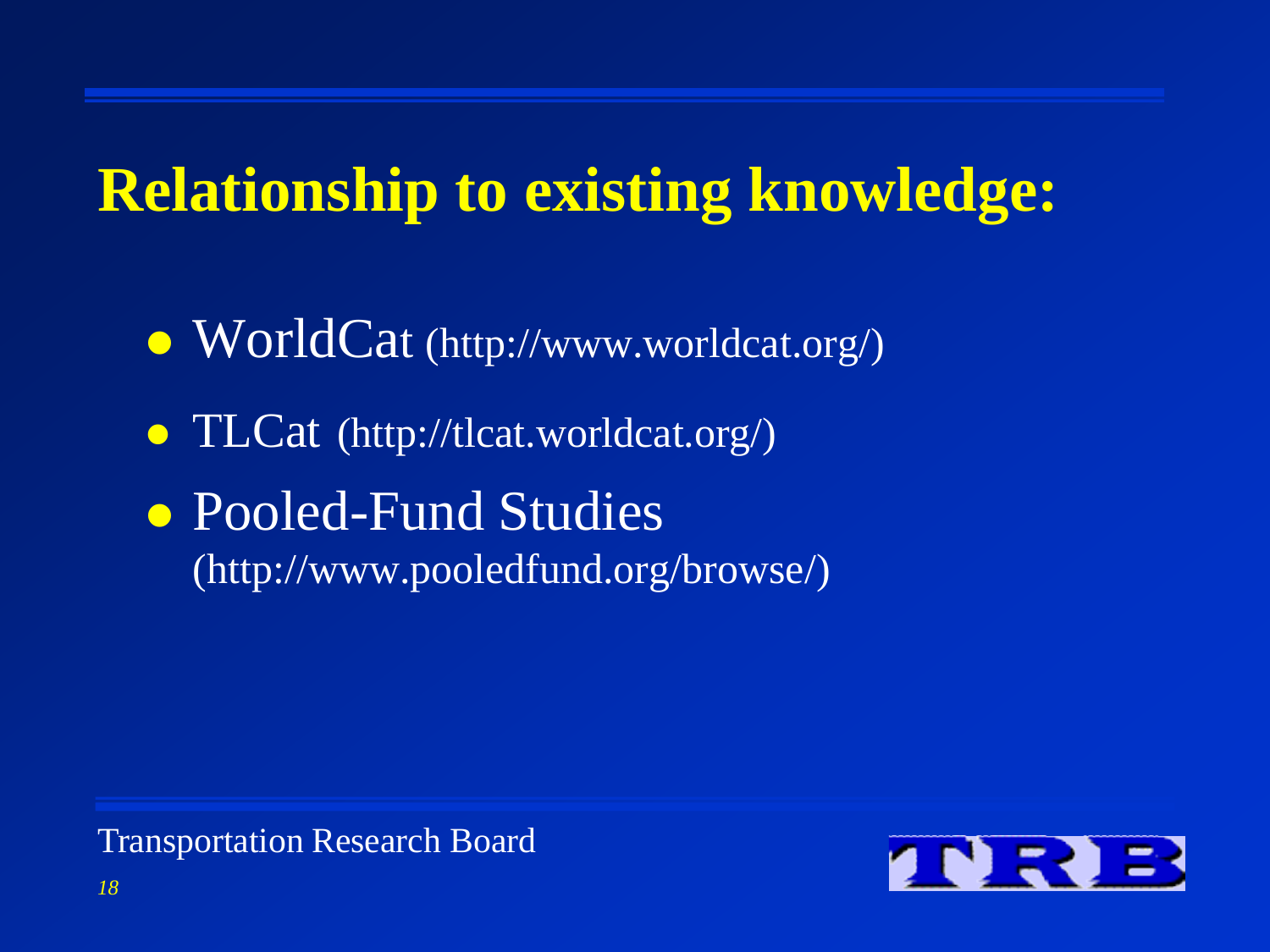#### **Objectives:**

**• Describe the PRODUCT** • Short, concise, accurate • No need for details

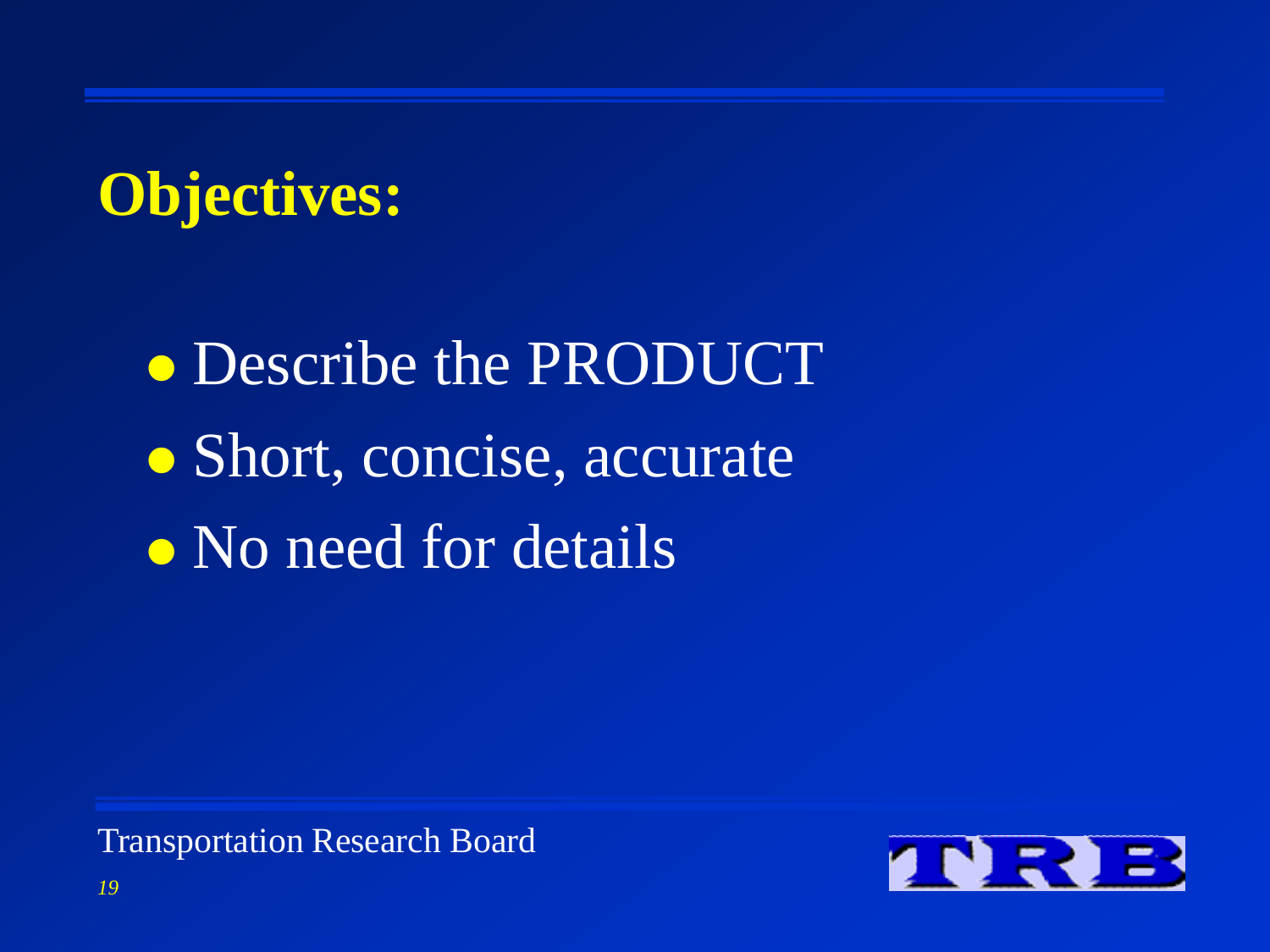#### **Benefits/urgency:**

- Why should YOUR project be selected?
- Why NOW?
- Be as specific as you can
- Quantify if possible
- Be positive; Be honest

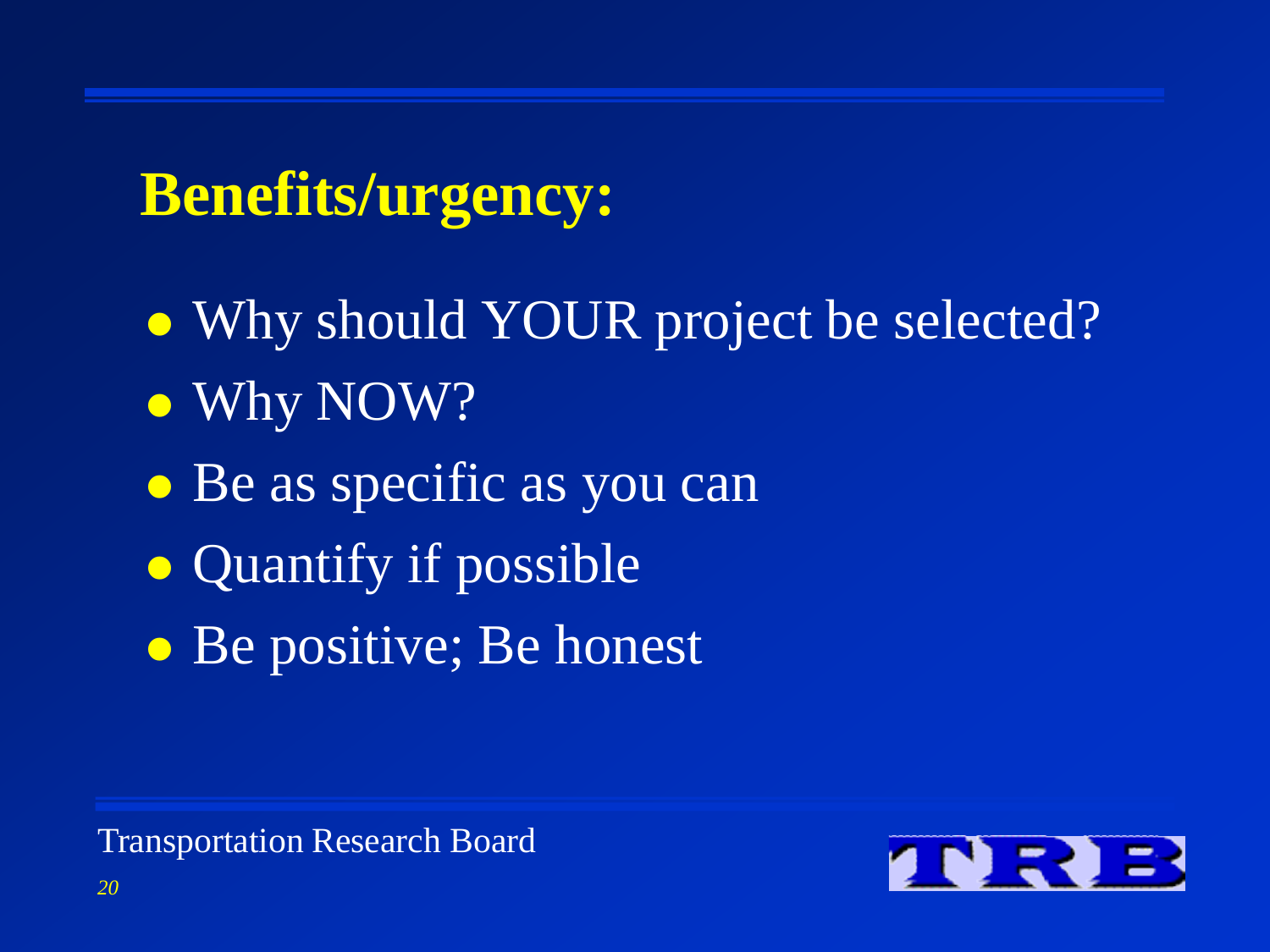#### **Tasks:**

• Provide detail only if necessary • Be conscious of your biases • Don't limit creativity of proposers

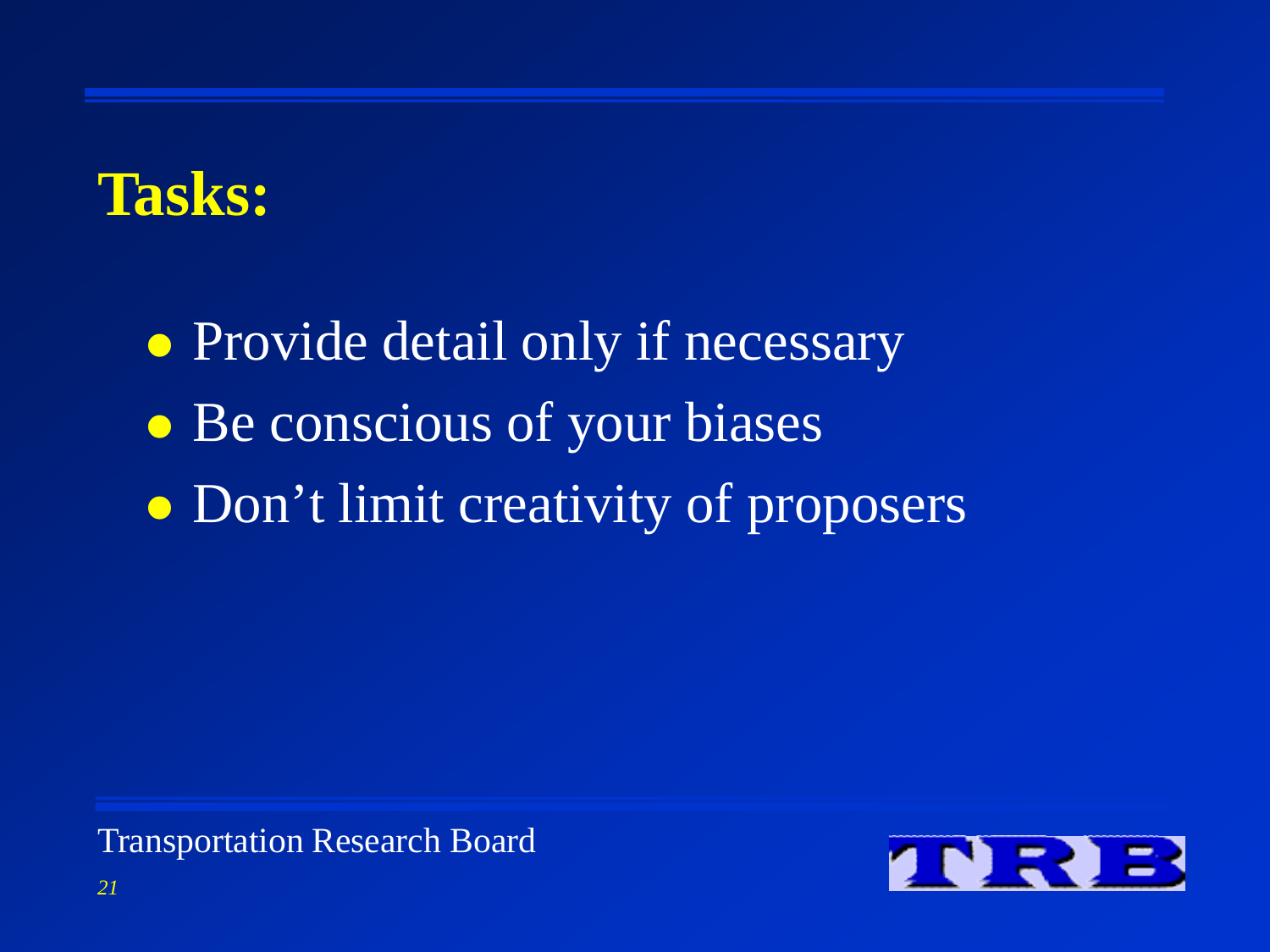#### **Funding requirements:**

- Appropriate to program
- What tasks are anticipated?
- What facilities / equipment needed?
- Field testing, lab work, simulation?
- Understand charge-out rates
- Underestimate is as bad or worse than an overestimate

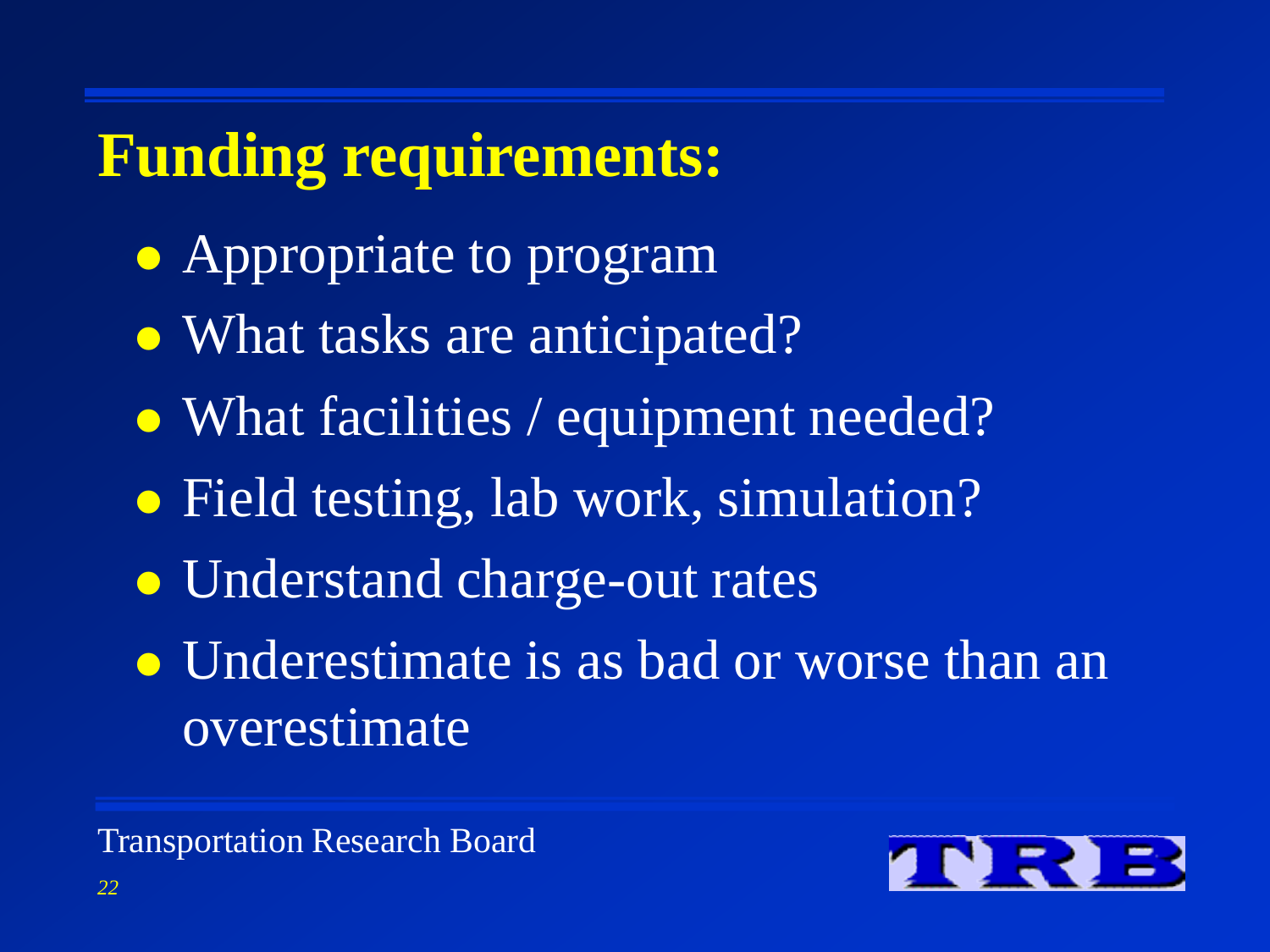#### **Implementation:**

- Identify barriers and impediments
- Identify champions
- Increase comfort level of sponsors

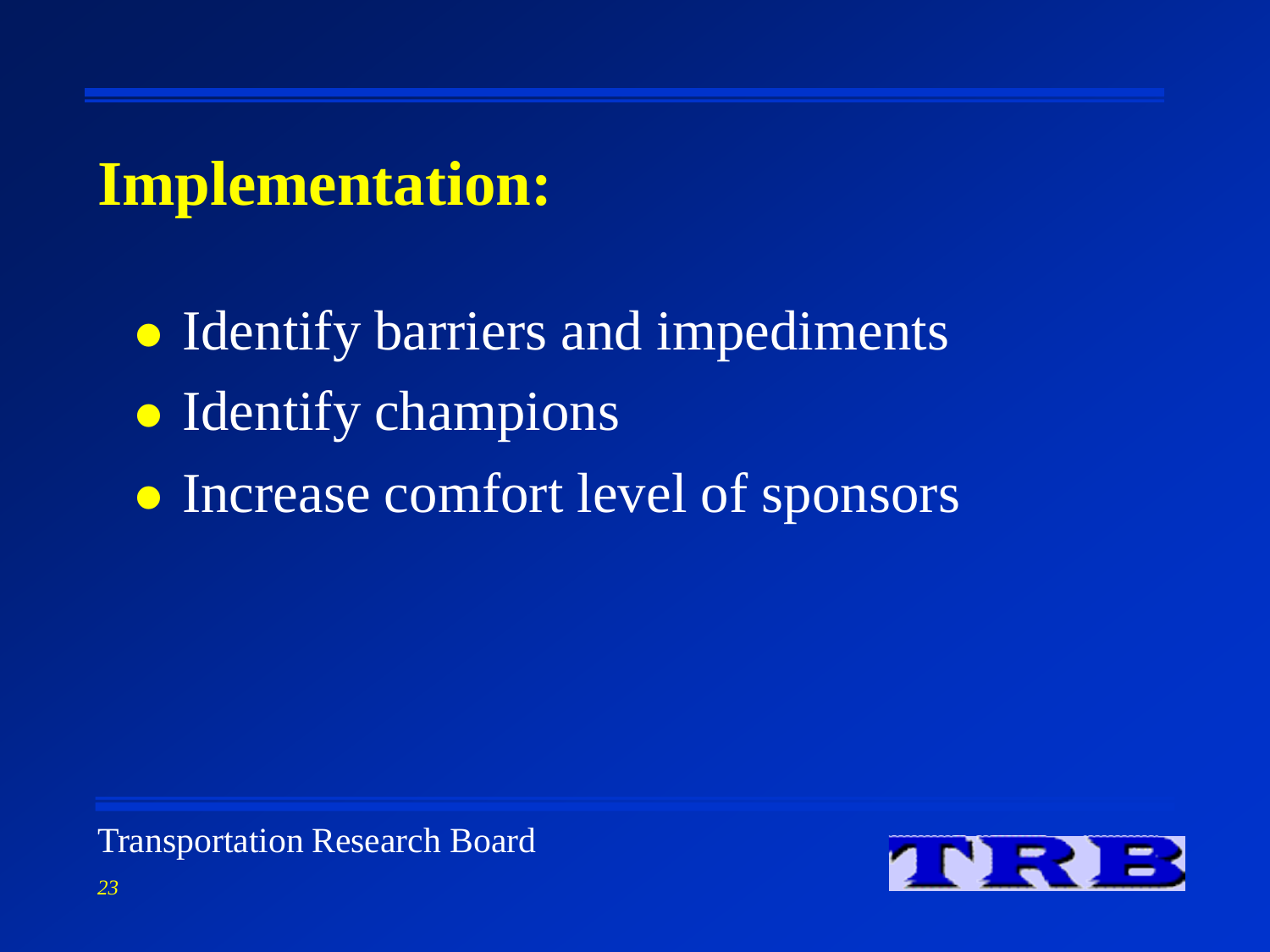#### **"Submitted by …":**

- Individual versus group
- What are sponsors looking for?
- **Garner support**
- **Include co-sponsors or endorsements**
- Consider the multidisciplinary nature of your RNS

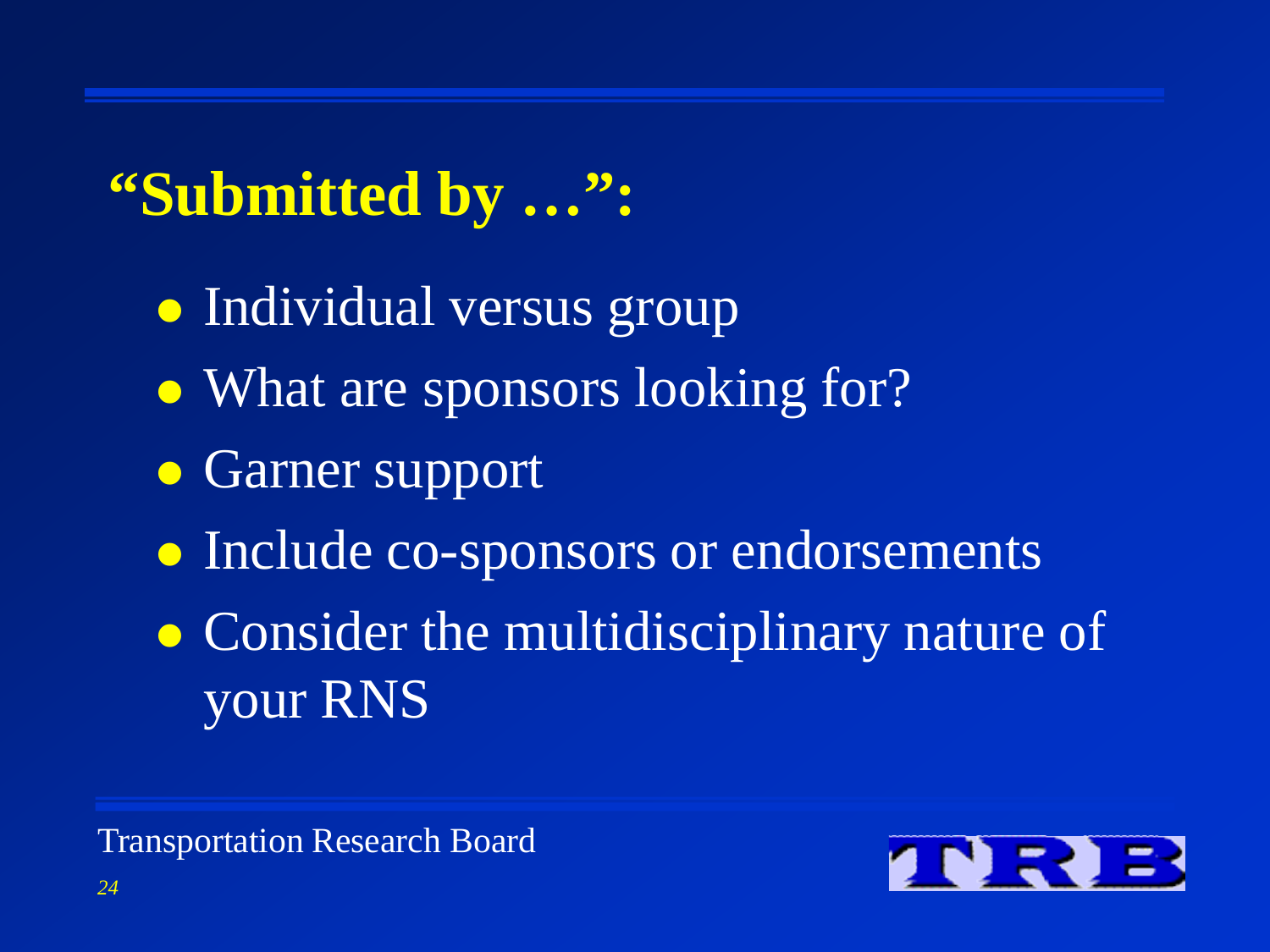#### **Resources:**

- CRC webpage (http://www.trb.org/abouttrb/crc.aspx)
- CRC Council (http://www.trb.org/abouttrb/crc.aspx)
- TRB Staff
	- Committees
	- Funding Program
	- **CRC/CRC Council** 
		- Michael DeCarmine (mdecarmine@nas.edu)
		- Fred Hejl (fhejl@nas.edu)

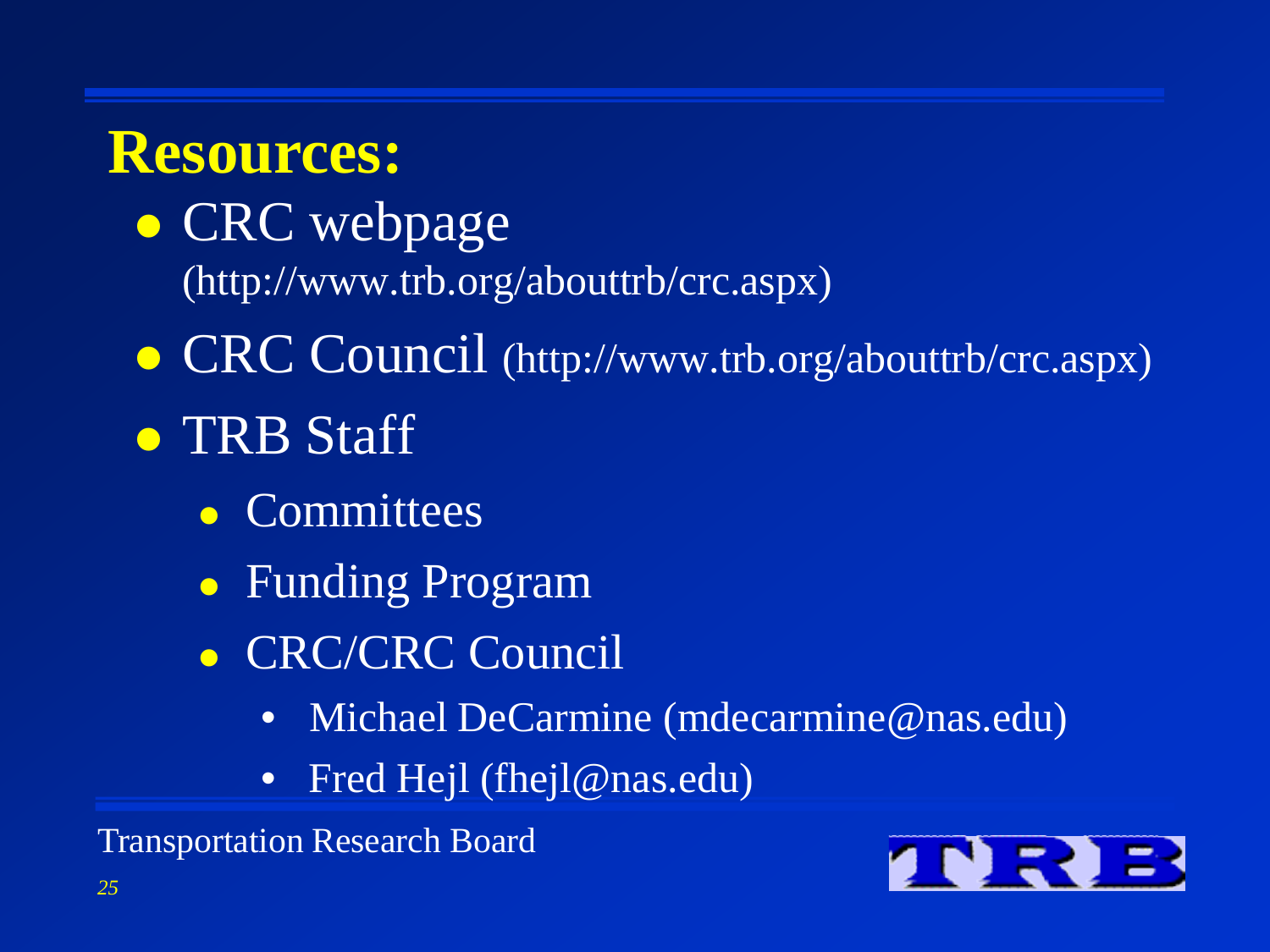#### **Resources:**

- TRB Committees
	- Conduct of Research (COR) (https://sites.google.com/site/conductofresearchcommi ttee/)
	- LIST (http://trblist.org/)
	- Technology Transfer  $(T^2)$ (https://sites.google.com/site/trbt2committee/)

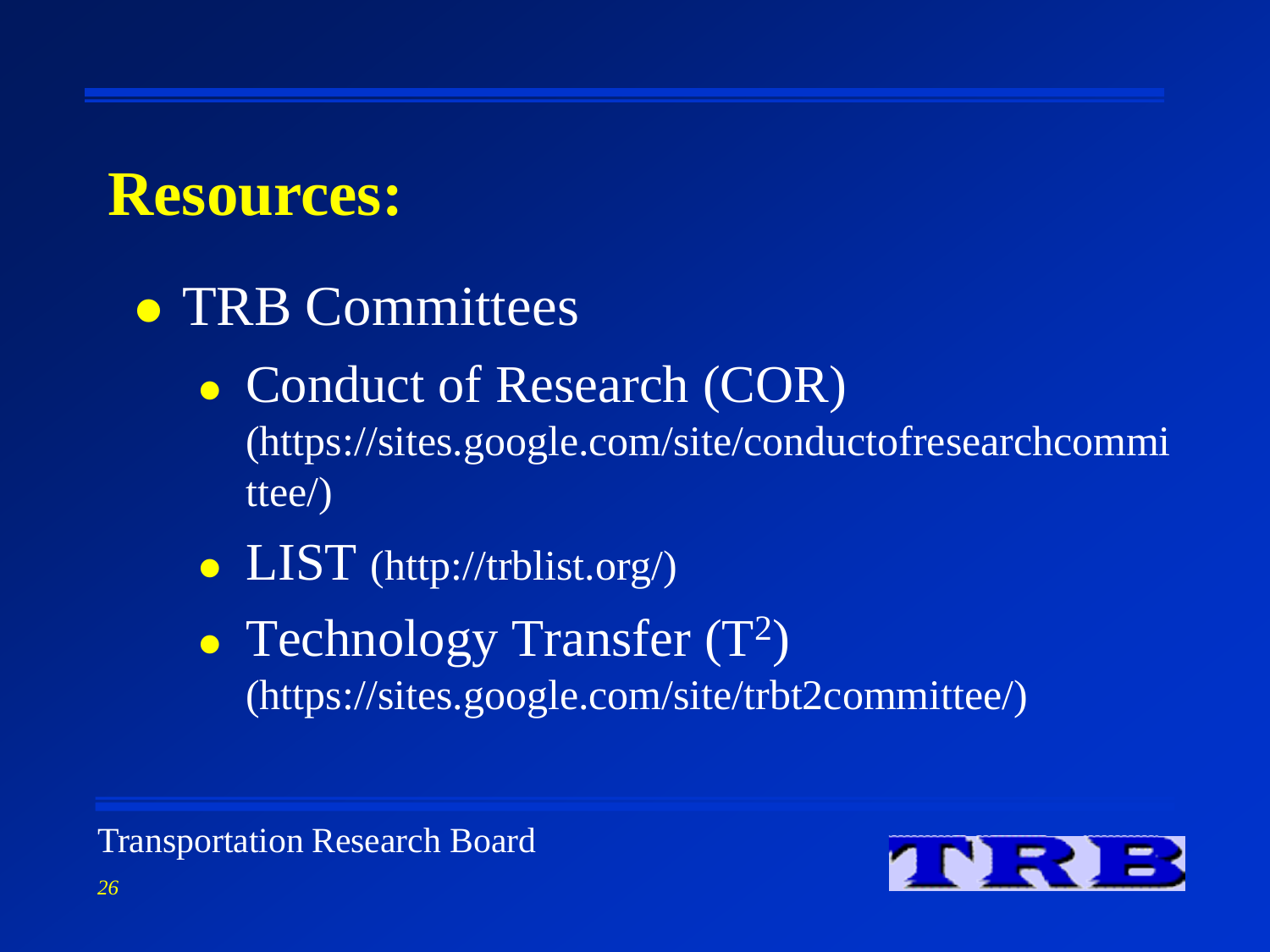#### **Conclusions:**

 If at first you don't succeed … • It can be an iterative process Don't be discouraged • Study review comments • Never forget target audience • NETWORK - ask for advice, seek support